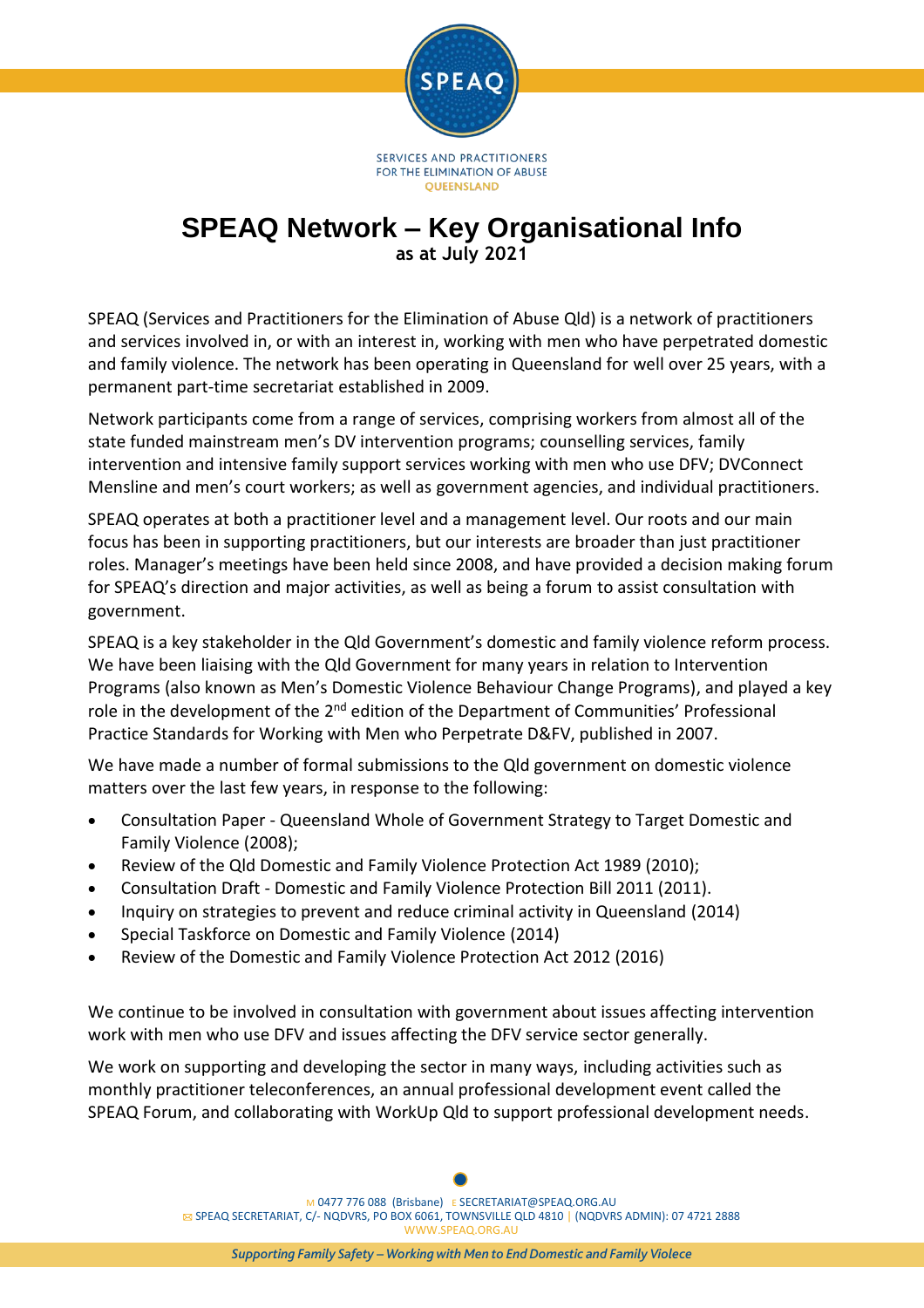

We are the only collective voice representing practitioners and services in this field in Qld. The SPEAQ secretariat is funded from membership subscriptions and donations, and is currently supported by a large component of voluntary unpaid time. We have received specific project funding from both the Qld Government and Australia's CEO Challenge in the last couple of years and are pleased to receive ongoing funding support for the secretariat through our partnership with Australia's CEO Challenge.

We acknowledge the generous support of North Qld Domestic Violence Resource Service which has auspiced SPEAQ since the beginning of 2017, providing administrative and management support, and extend thanks to Pauline Woodbridge, former manager, for making this happen. We also acknowledge the support of Di Mangan and DVConnect, which auspiced SPEAQ for 8 years from the establishment of the secretariat in 2009 until 2017.

## **Vision**

SPEAQ supports the vision set out by the Special Taskforce on Domestic and Family Violence in their report "Not Now, Not Ever".

A Queensland free from domestic and family violence, where people feel safe in their own homes and where children can grow and develop in safe, secure environments.

## **Mission**

To support the highest level of effectiveness and safety in interventions with men who perpetrate domestic and family violence. We will do this through developing a robust, well resourced and inclusive network which plays a key role in the prevention and elimination of domestic and family violence in Queensland through the contribution of specialist experience, knowledge and perspectives from the field of working for change and accountability with men who use domestic and family violence.

## **Values**

Safety - Gender Equity - Collaboration - Innovation - Sustainability

## **Purpose and Activities**

Services and Practitioners for the Elimination of Abuse Queensland (SPEAQ) is a network of service providers, individual practitioners and others involved in and with an interest in intervention programs for men who have used domestic and family violence. We are committed to increasing the safety of victims of domestic and family violence, primarily women and children, and assisting men who have used violence to prioritise safety and respect in their relationships. SPEAQ members work collaboratively for the advancement of practice in ending and preventing domestic and family violence.

We will work to achieve our purpose through activities including, but not limited to:

- providing information to workers about developments in the field,
- providing a forum for discussion of current practice issues in the field,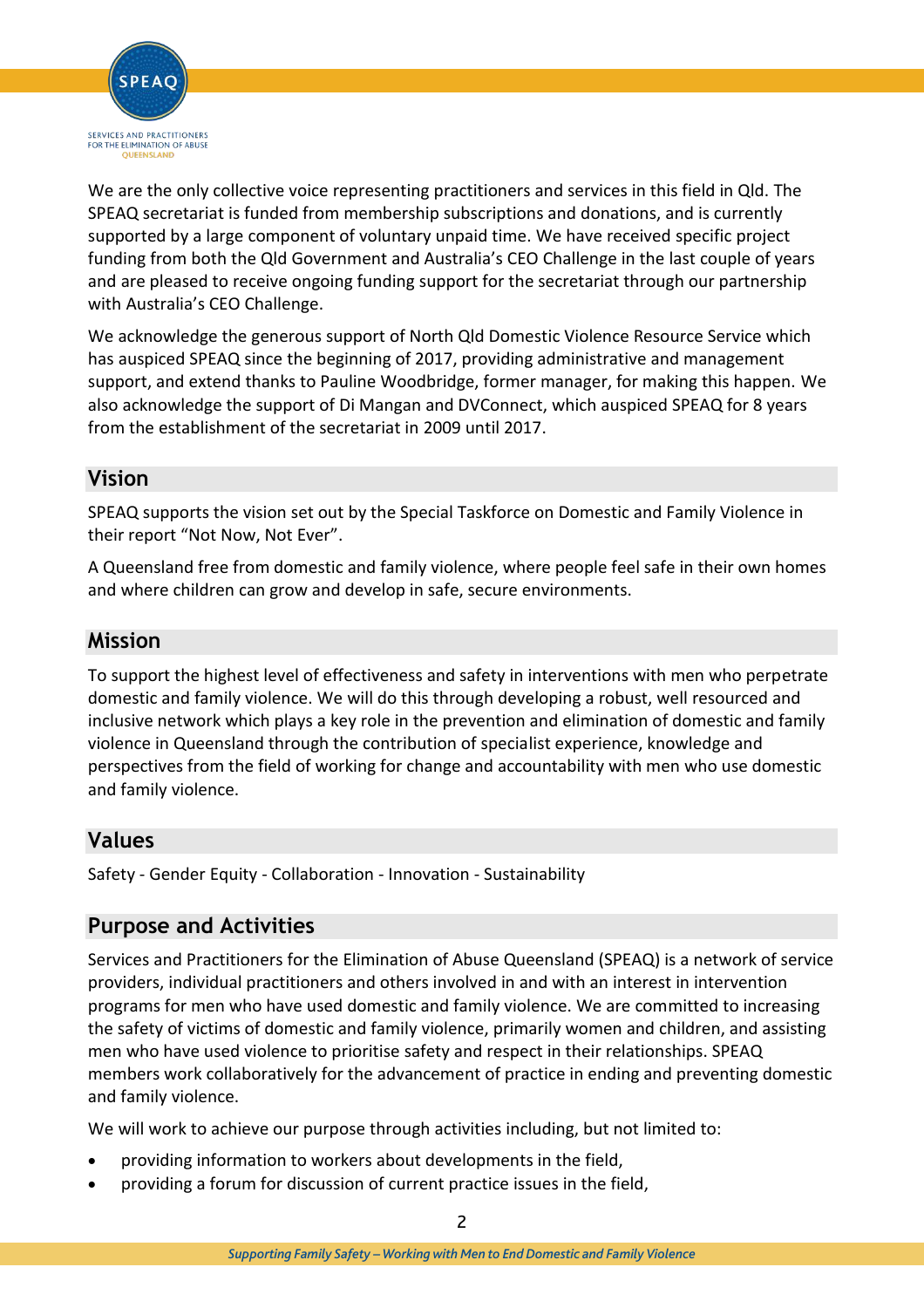

- creating and maintaining a safe and respectful forum for genuine dialogue among practitioners,
- providing opportunities for professional development and peer support by sharing information, knowledge and practice wisdom; holding regular forums for discussion; convening conferences; and hosting training and workshops,
- sharing of materials and resources,
- contributing to the development of practice standards,
- maintaining current databases relating to experienced facilitators, clinical supervisors and available programs, as available resources permit,
- advocating on behalf of that part of the domestic and family violence prevention sector which works with male clients,
- influencing social and systemic change through means such as developing and distributing issues papers, making submissions to government on relevant issues, and contributing to the development of government policy, and media
- act as a conduit for the practice wisdom of the men's behaviour change sector to government, through consultation, negotiation, liaison and similar activity
- strengthening the domestic and family violence service sector and the work with men who use domestic and family violence, including through collaboration with other networks.

## **SPEAQ Membership**

#### **Membership Structure**

- Organisational members
	- $\triangleright$  Which covers all relevant employees
- Individual members
- Invited participants
	- May include representatives of Government Departments and Universities
	- $\triangleright$  May include people in an advisory or mentoring role
- Guests

#### **Benefits of Membership**

- Inclusion in membership contacts database and access to member contact information
- Access to member-only library resources, networking features, discussion forums and other features and resources on the SPEAQ website
- Access to SPEAQ professional development events at reduced cost
- Being part of and contributing to the development of a community of practice
- Access to resources for practice development through sharing among members
- Opportunity to keep abreast of new research, participate in research projects, and help shape future research
- Assists organisation to meet service agreements
- Contribution to statewide systemic change and policy development by being a member of a professional Queensland body
- Expand professional networks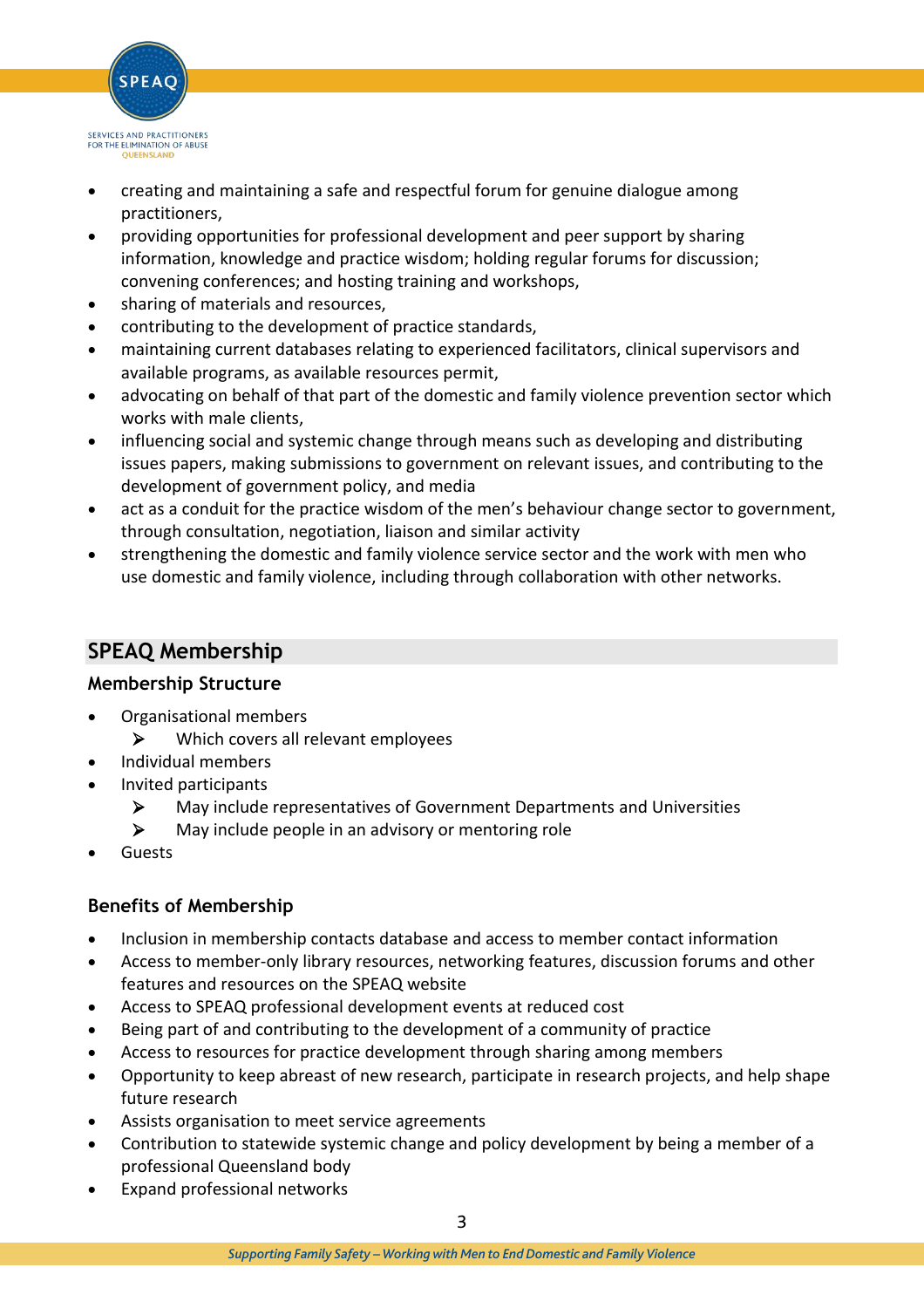

Opportunity to collaborate with other networks

#### **Membership Criteria**

- Members commit to supporting the Vision, Mission and Values of SPEAQ and agree to operate by the Principles Relating to Membership below;
- Members acknowledge the following responsibilities of membership:
	- $\triangleright$  Active participation in network activities where possible
	- $\triangleright$  Organisational and individual members contribute financially to the secretariat by paying an annual fee.
	- Organisational members contribute to network activities through additional financial and/or in-kind support as resources permit

#### **Membership Fees**

- Membership Fees are set by agreement among members according to the decision making protocols detailed in Policy and Process for Decision Making at Meetings
- Fees shall be determined according to the following considerations:
	- $\triangleright$  The running costs of the secretariat
	- $\triangleright$  The potential level of participation of organisations according to number of branches and programs
	- $\triangleright$  The financial resources and funding level of relevant programs in each organisation
	- $\triangleright$  The projected number of members
	- $\triangleright$  Individual fees are set at a reasonable level relative to the organisational member fee

#### **Principles Relating to Membership**

- Uphold the Vision and Mission of SPEAQ
- The safety of those who have experienced violence, primarily women and children, is paramount
- Commitment to democratic decision making based on a consensus process
- Recognition and respect for a diversity of perspectives on the work and valuing genuine dialogue in the interests of greater understanding and effectiveness in the work
- Conducting ourselves in a way that demonstrates and upholds SPEAQ's values and principles and holding ourselves accountable to other members
- Agreement with key principles for the work of violence prevention and elimination, including:
	- $\triangleright$  The safety of those who have experienced violence is paramount
	- $\triangleright$  recognition that the greatest numbers of those experiencing domestic and family violence are women and children as victims of men's violence, while acknowledging that some men experience violence within their relationships
	- $\triangleright$  recognition that the great majority of domestic and family violence is perpetrated by men against women and children
	- $\triangleright$  working with men to assist them to end their violence and abuse, primarily towards women and children, is a crucial part of ending domestic and family violence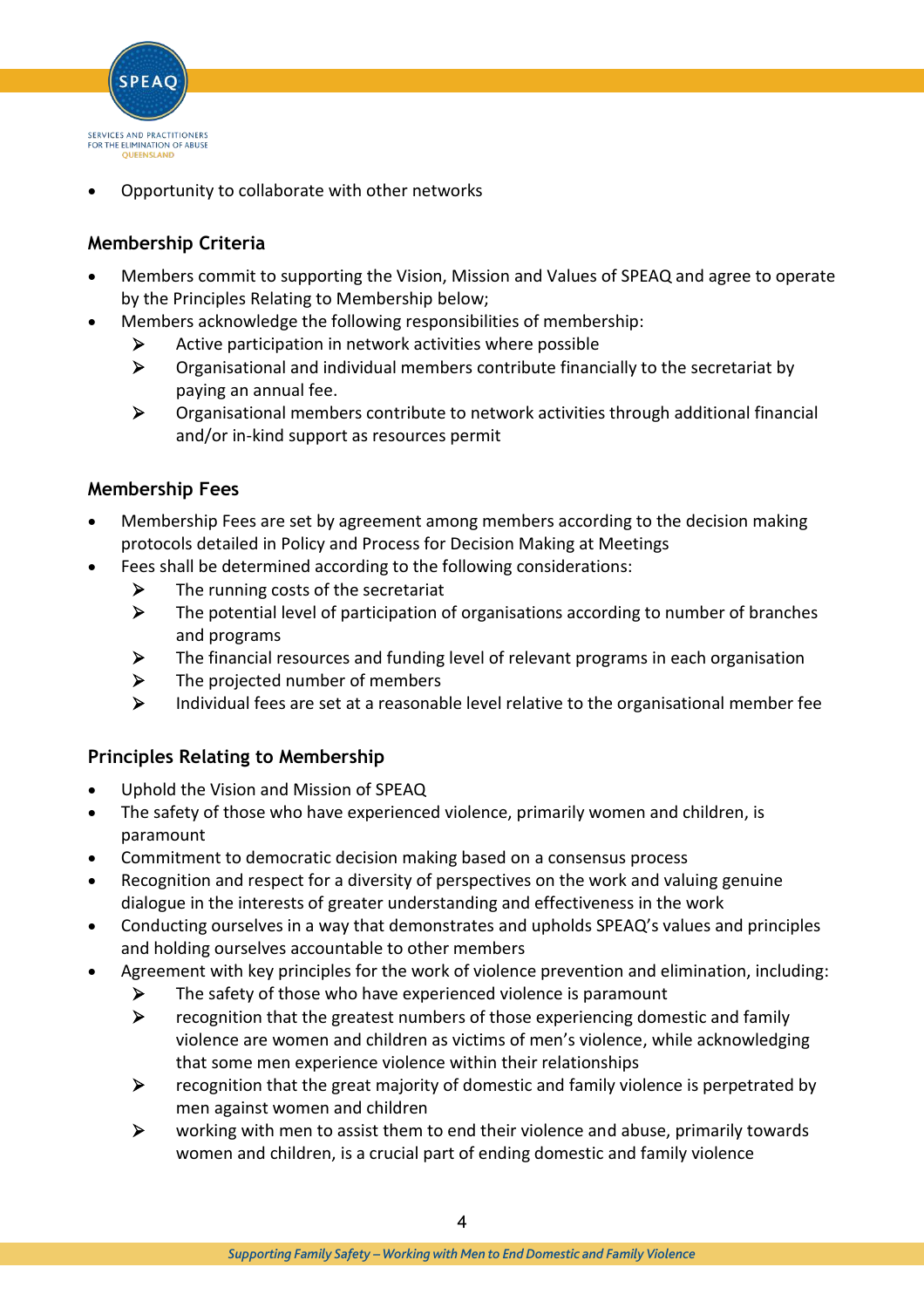

- $\triangleright$  providing supported opportunities for change for men who perpetrate domestic and family violence, through processes which prioritise accountability and personal responsibility
- $\triangleright$  modelling equal relationships between genders
- $\triangleright$  valuing and putting into practice dignity and respect for all those we work with
- $\triangleright$  recognition of the unique individual circumstances of each man and each family and the need to respond to these

#### **Participation in SPEAQ Activities**

Note: in this section, a "financial member" is one who has fully paid their membership subscription for the current subscription period (e.g. financial year)

- Financial Organisational members nominate a representative
- Organisational members may put forward further participants in SPEAQ activities as required
- Participation in SPEAQ committees is open to financial members only
- Where decisions are being made in a forum that includes both financial members and guests, guests are welcome to contribute to the discussion, however the decision making power rests solely with the financial members
- Guests, such as prospective members or lapsed members, may participate in various activities such as teleconferences, email discussions etc as determined from time to time by members at a general meeting for a period of up to 6 months
- Invited participants, such as representatives of Government Departments or people in an advisory or mentoring role, may also contribute to teleconferences and e-mail discussions etc, but are not part of the decision making process.

### **Governance, Operation and Structure**

#### **Governance and Operation**

SPEAQ is an unincorporated body under the auspices of one of the member organisations, currently NQDVRS. The primary decision-making group is the SPEAQ Steering Committee, elected by SPEAQ member managers. General members' meetings occur monthly, and are open to all members. The managers group meets annually, and is open to all managers and coordinators of members organisations, as well as to Individual members. Ad-hoc committees are formed and operate as needed for specific activities. See the diagram below.

Operationally, SPEAQ's activities are carried out primarily through the Secretariat, which has one formal position, the Secretary. The work of the Secretariat is guided by the Steering Committee.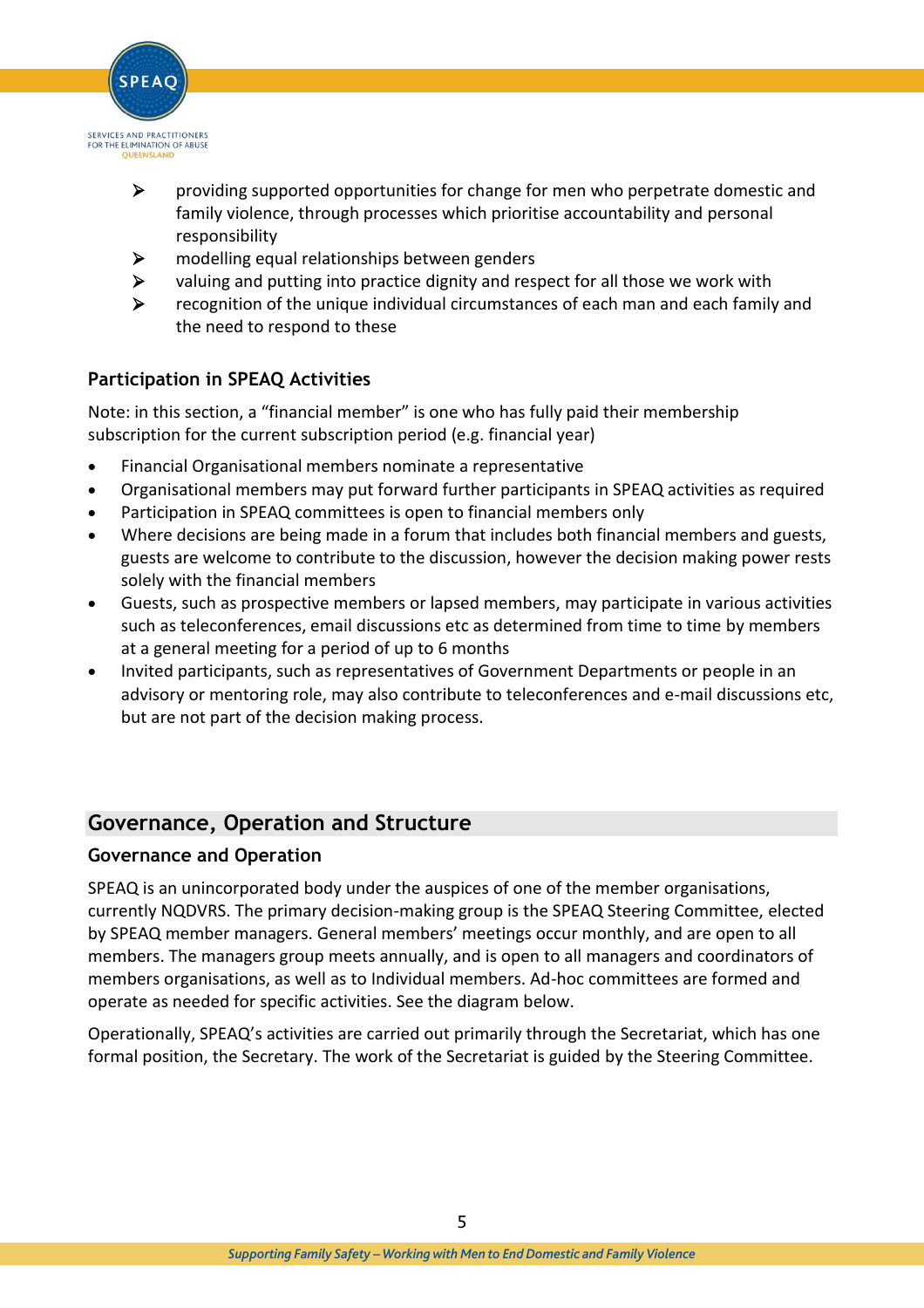# SPEAQ

| <b>SPEAQ Steering Committee</b><br>* Drawn from Managers Meetings group<br>* 8 members total; quorum of 5<br>* 3 members have direct practice experience working with<br>men using DFV<br>* 3 members have direct practice experience working with<br>people experiencing DFV<br>* there may be overlap between the previous two<br>requirements<br>* aiming for diversity in multiple ways - gender, ATSI, practice<br>approaches, type of organisation |                                                                                                                                                                         | <b>Auspicing</b><br><b>Body</b><br>(NQDVRS)                                                                                                | General<br>Membership<br>Group                                         | Managers<br><b>Meetings</b>                                                                                | Ad-hoc<br>Committees                                                                                                                             |                                                                                           |
|----------------------------------------------------------------------------------------------------------------------------------------------------------------------------------------------------------------------------------------------------------------------------------------------------------------------------------------------------------------------------------------------------------------------------------------------------------|-------------------------------------------------------------------------------------------------------------------------------------------------------------------------|--------------------------------------------------------------------------------------------------------------------------------------------|------------------------------------------------------------------------|------------------------------------------------------------------------------------------------------------|--------------------------------------------------------------------------------------------------------------------------------------------------|-------------------------------------------------------------------------------------------|
| <b>Co-Convenors</b><br><b>Male and Female</b><br>Arranges meetings<br><b>Facilitate meetings</b><br>* Face of SPEAQ                                                                                                                                                                                                                                                                                                                                      | <b>Secretary</b><br>* Meeting participation<br>and decision making<br>* Support Convenors and<br>other committee<br>members<br>* Provides input from the<br>Secretariat | <b>Committee Members</b><br><sup>*</sup> Meeting participation<br>and decision making<br><sup>*</sup> Support Convenors and<br>Secretariat | <b>Treasurer Function</b><br>* Currently performed by<br><b>NODVRS</b> | <b>All Members</b><br>* Lower level decision<br>making or decisions<br>requiring broad<br>membership input | All Managers and Co-<br>ordinators of Member<br><b>Organisations + Individual</b><br><b>Members</b><br>* Decisions that require<br>broader input | <b>Committees formed for</b><br>specific projects<br>* e.g. Forum Organising<br>Committee |

*SPEAQ Governance Structure*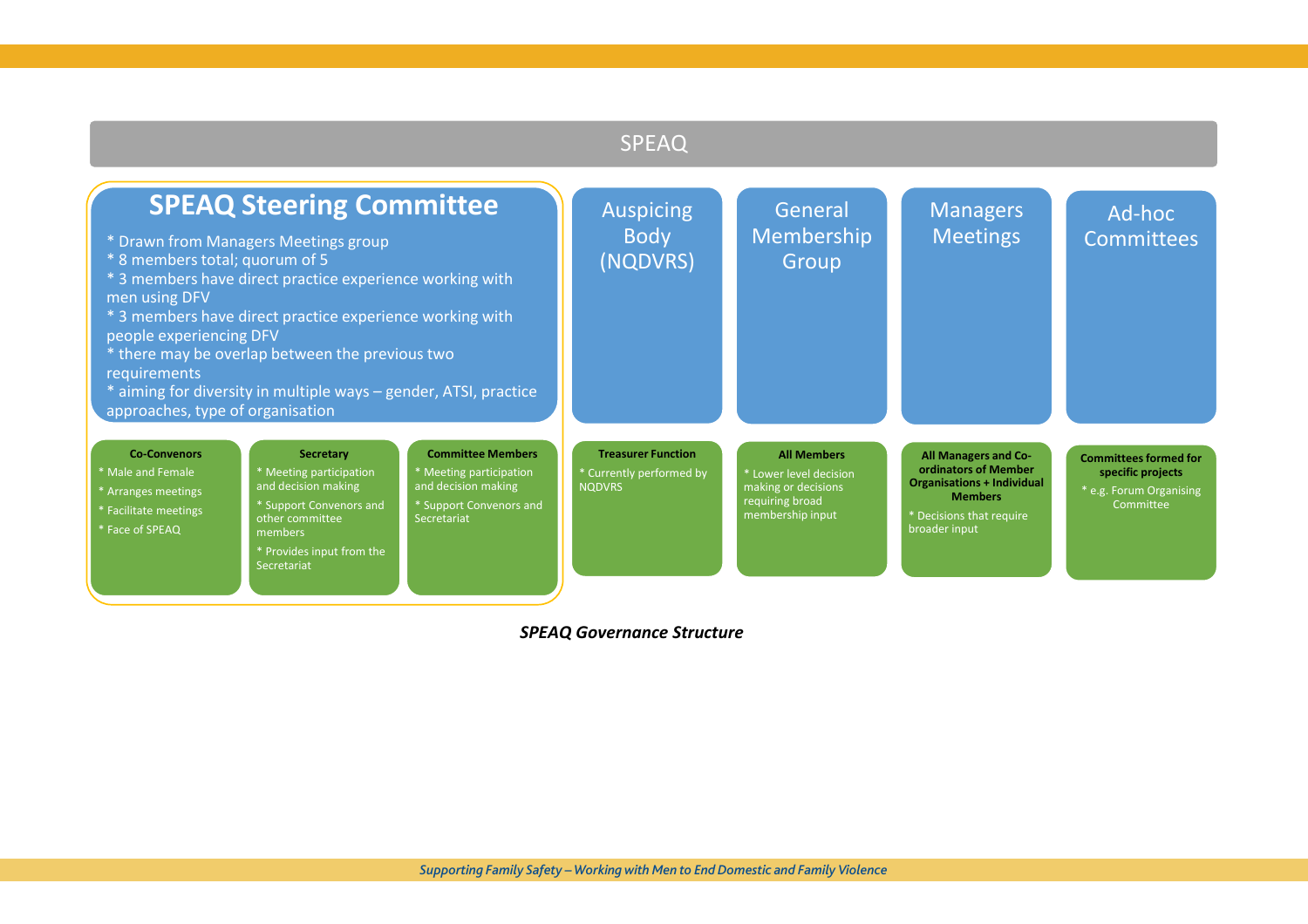Key responsibilities for the SPEAQ Steering Committee include but are not limited to:

- Set the Strategic direction for SPEAQ.
- Review sustainability and set membership fees
- Explore options for sponsorship, funding etc
- SPEAQ network development
- Government liaison, consultations, submissions
- Oversee events (annual SPEAQ Forum, Training and PD activities etc)
- Sector Development and liaison with other DFV sector networks
- Secretariat oversight and support

Further details for the Steering Committee:

- If more than 8 nominations, the membership of the Committee will be decided by a vote: one practitioner delegate and one manager delegate from each member organization, as well as individual members. (how the delegate is chosen has not been defined)
- Committee members will decide who takes on the co-convenor roles, once elected
- The initial membership term for Steering Committee members will be 12 months from the date the Committee is formally established (September 2021). This will be reviewed by the Managers Meeting for subsequent terms.
- The Committee can seek "ex-officio members" for specific purposes (e.g. to provide expertise on working with LGBTIQ, Disability, CALD clients, where this expertise does not already exist within the Steering Committee), or call in expertise at meetings where specific topics (e.g. systems advocacy) are discussed
- Committee members must be people who have decision making ability and capability to follow through on tasks
- The current Managers Meetings will continue to be held, but may not need to happen as frequently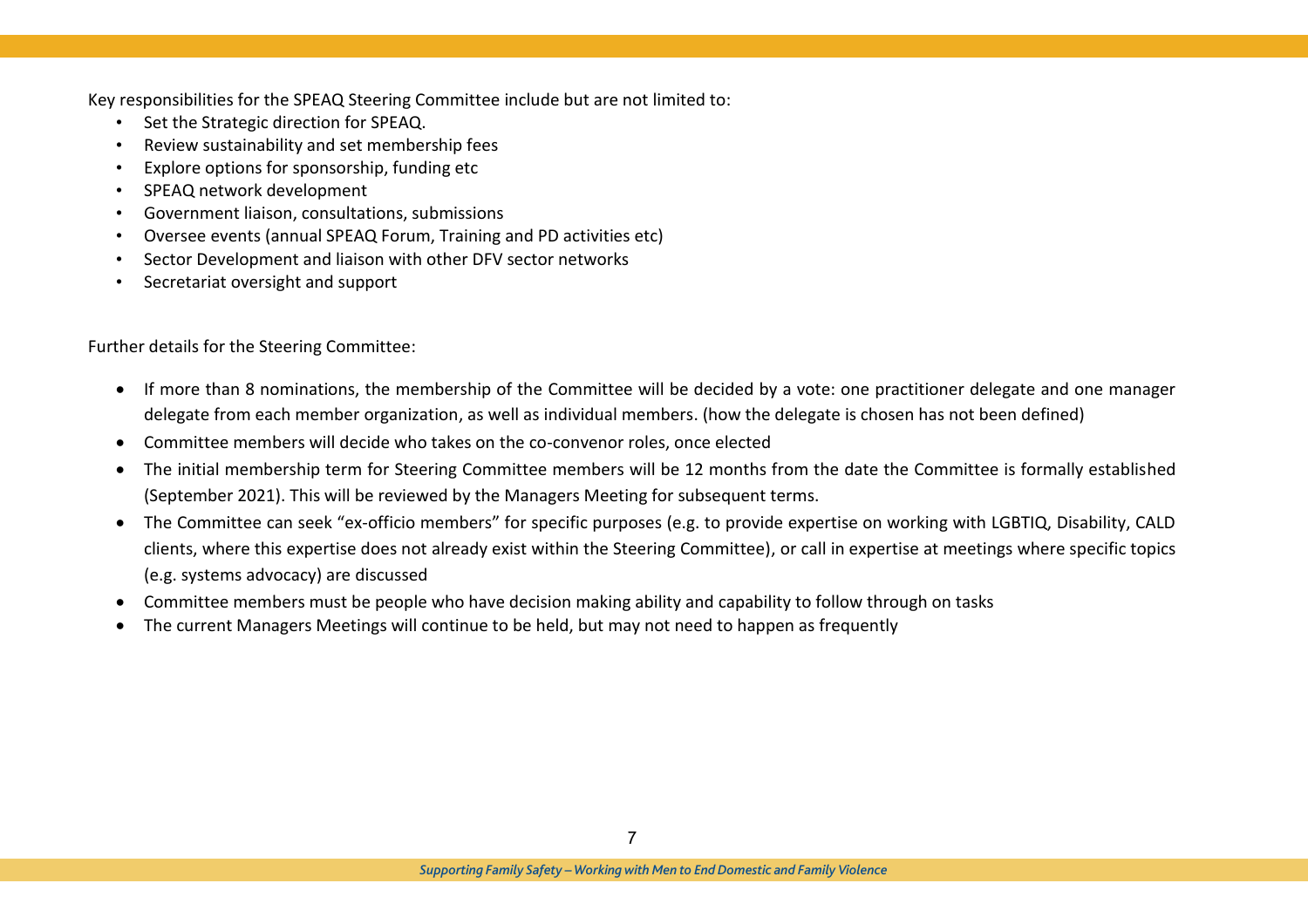| <b>Auspicing Body (NQDVRS)</b> |                                                                                    |                       |                                                |  |  |  |  |  |  |
|--------------------------------|------------------------------------------------------------------------------------|-----------------------|------------------------------------------------|--|--|--|--|--|--|
| <b>SPEAQ</b>                   |                                                                                    |                       |                                                |  |  |  |  |  |  |
| <b>All Members</b>             | <b>SPEAQ Steering Committee</b>                                                    | <b>Managers Group</b> | <b>Ad-hoc Committees</b><br>and Working Groups |  |  |  |  |  |  |
|                                | Secretariat                                                                        |                       |                                                |  |  |  |  |  |  |
|                                | * General Admin and Membership Admin                                               |                       |                                                |  |  |  |  |  |  |
|                                | * Information sharing to network                                                   |                       |                                                |  |  |  |  |  |  |
|                                | * Minutes of Meetings                                                              |                       |                                                |  |  |  |  |  |  |
|                                | * Correspondence                                                                   |                       |                                                |  |  |  |  |  |  |
|                                | * Supports committees and working groups                                           |                       |                                                |  |  |  |  |  |  |
|                                | * Event management and co-ordination (e.g. Annual<br><b>SPEAQ Forum; Webinars)</b> |                       |                                                |  |  |  |  |  |  |
|                                | * Website: development, content, admin                                             |                       |                                                |  |  |  |  |  |  |
|                                | * Product/service Development (e.g. training)                                      |                       |                                                |  |  |  |  |  |  |
|                                | * Co-ordinates writing of submissions, position papers                             |                       |                                                |  |  |  |  |  |  |
|                                | * Reports etc                                                                      |                       |                                                |  |  |  |  |  |  |
|                                | * Secretary (Paid role)                                                            |                       |                                                |  |  |  |  |  |  |
|                                | <b>Possible future roles</b>                                                       |                       |                                                |  |  |  |  |  |  |
|                                | * Co-Secretary (paid) or Assistant Secretary (paid or unpaid)                      |                       |                                                |  |  |  |  |  |  |
|                                | * Website Administrator                                                            |                       |                                                |  |  |  |  |  |  |
|                                | * Other voluntary or paid roles as needed                                          |                       |                                                |  |  |  |  |  |  |

#### *SPEAQ Operational Structure*